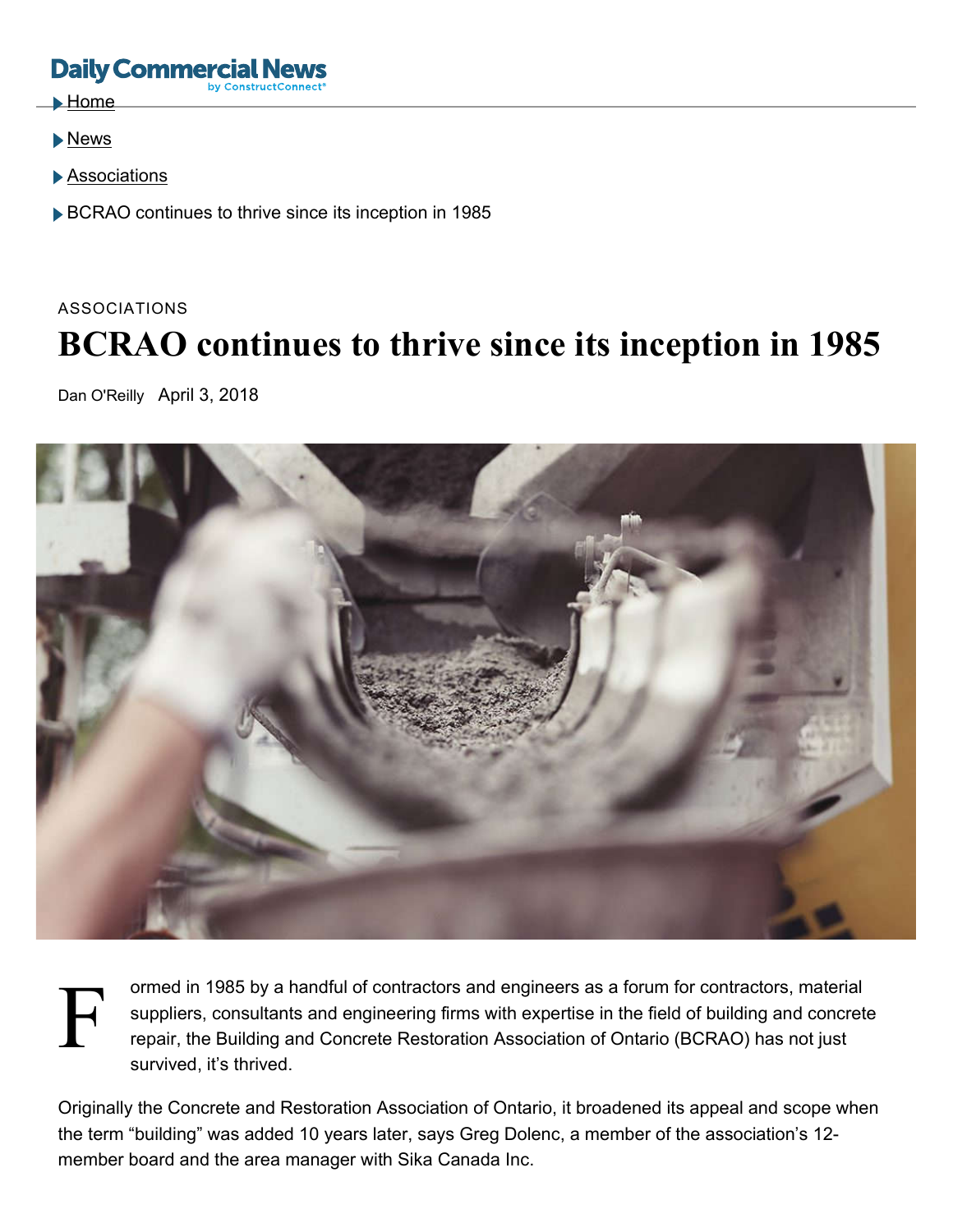Now consisting of more than 100 member firms, the BCRAO takes an active interest in issues that affect its members and the construction industry in general and sponsors several educational and networking seminars with topics ranging from new products and technologies, to provincial legislation, to health and safety.

"The health and safety seminars are particularly well attended," says Dolenc, noting an emphasis on safety is at the heart of its core values.

To be considered for membership, companies must have a health and safety program and submit its program manual, along with five project references, he points out.

"It's not just a case of handing over a cheque. Entry is not automatically guaranteed and we have turned away some companies," he adds.

Policy Concepts, a management and lobby consulting firm, manages the association's day-to-day business operations. But its leadership is provided through its board of directors which represent the three distinct categories the association serves: contractors, manufacturer/suppliers and engineers/consultants, says Dolenc.

Each director brings their specialization, perspective and knowledge to the association, he says.

The board meets eight times a year.

Despite the fact they are volunteers with pressing workplace commitments, the association hasn't been forced to go looking for recruits as is often the case with non-profit groups.

"We have had elections for our last three AGM'S with candidates vying for positions and making speeches," says Dolenc, who believes competition has contributed to the association's longevity and success.

At the same time, the board has an alternating rotation system designed to inject new ideas and energy while maintaining consistency. Each director serves for two years, but each year six new members join and six sitting ones step down.

# **" The association played a key role in the introduction of the suspended access equipment document last summer**

**— David Cousins**

**Davroc Consulting Engineers**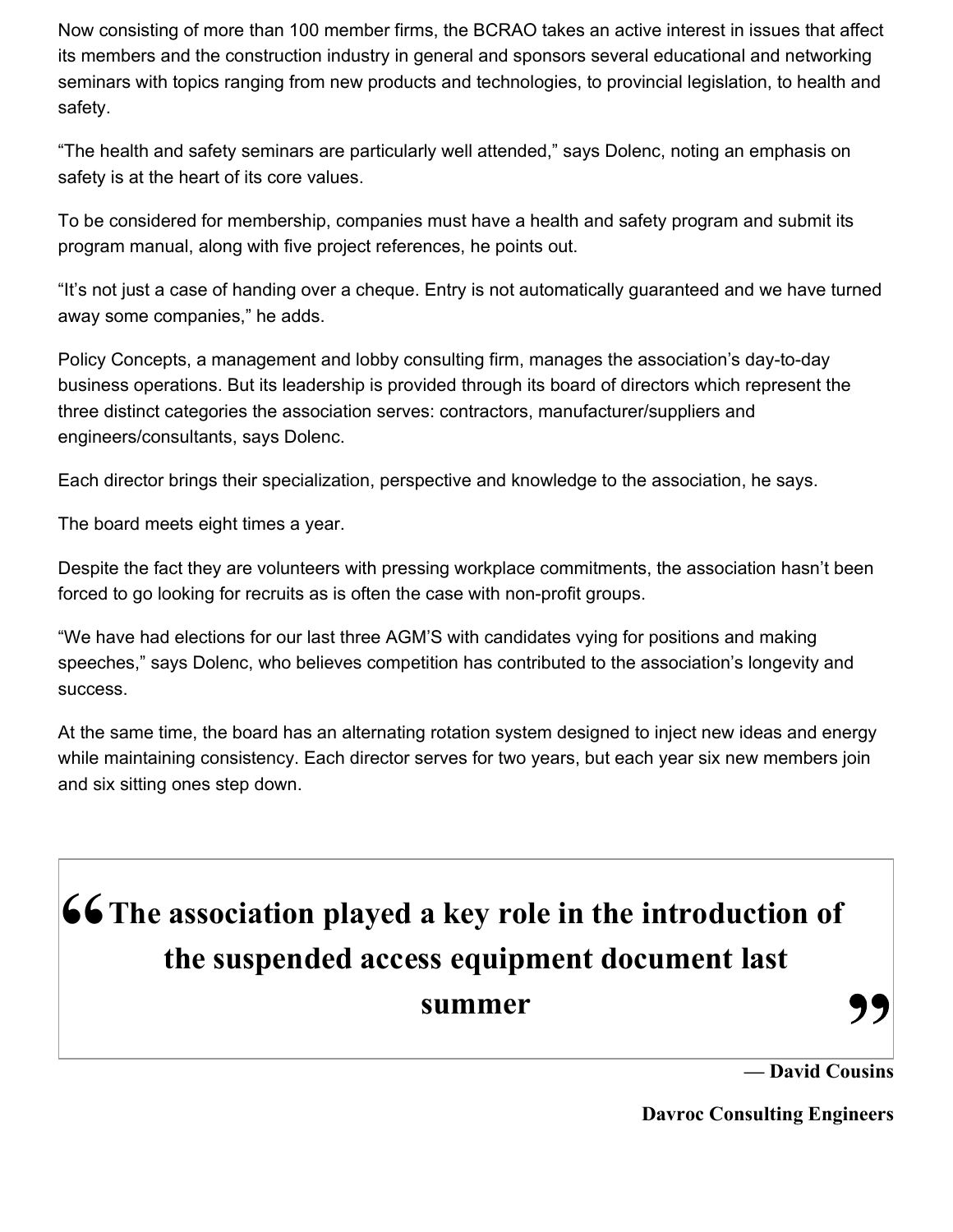"That keeps us from going stale," he says.

Concern about rent controls on building maintenance and the need for industry networking were the key factors which led to the creation of the association, says president Mark Lecce, whose father Adamo was one of the founders.

"Those issues are still important and relevant today," says Lecce, who is also the president of Can Mar Contracting Limited.

However, the association's mandate has greatly expanded since its formative years. A prime example is its advocacy role in advancing the interests of public safety and worker protection in its dealings with provincial decision-makers.

It regularly participates in consultations and provides advice on several important topics such as working at heights training, marijuana legalization and new suspended access equipment regulations, says Lecce.

Referring to the Christmas Eve 2009 swing stage incident in Toronto that killed four construction workers, he notes that: "none of our members were connected with the accident, but it gave the construction industry a black eye."

In the wake of that tragedy the association "reacted quite quickly" and its activism played a key role in the introduction of the suspended access equipment document last summer, says Davroc Consulting Engineers president David Cousins, one of the engineering representatives on the board.

Following the 2012 Algo Centre Mall rooftop collapse in Elliot Lake, Ont. which killed two women, the association "led the charge" on proposing a mandatory inspection and maintenance program for all buildings — public and private — to be covered under a section of the Ontario Building Code which is administered by the Building and Development Branch of the Ministry of Municipal Affairs and Housing.

"For some reason the ministry only wanted it to apply to public buildings, which was ridiculous. In the interest of public safety, we (the association) said no," says Cousins.

Last year legislation enabling those regulations to move forward was passed, he says.

Other association initiatives include its George Brown College Endowment Fund and Gift Program which provides annual scholarships to distinguished students in full time programs at the Angelo DelZotto School of Construction Management, says Dolenc.

Looking ahead to the provincial election, Dolenc says the association welcomes discussions and debates by the competing parties on occupational health and safety. And like the issue which led to the birth of the association more than 30 years ago, it still has concerns about the impact of rental controls on landlords' ability to carry out building maintenance, he says.

## **Recent Comments**